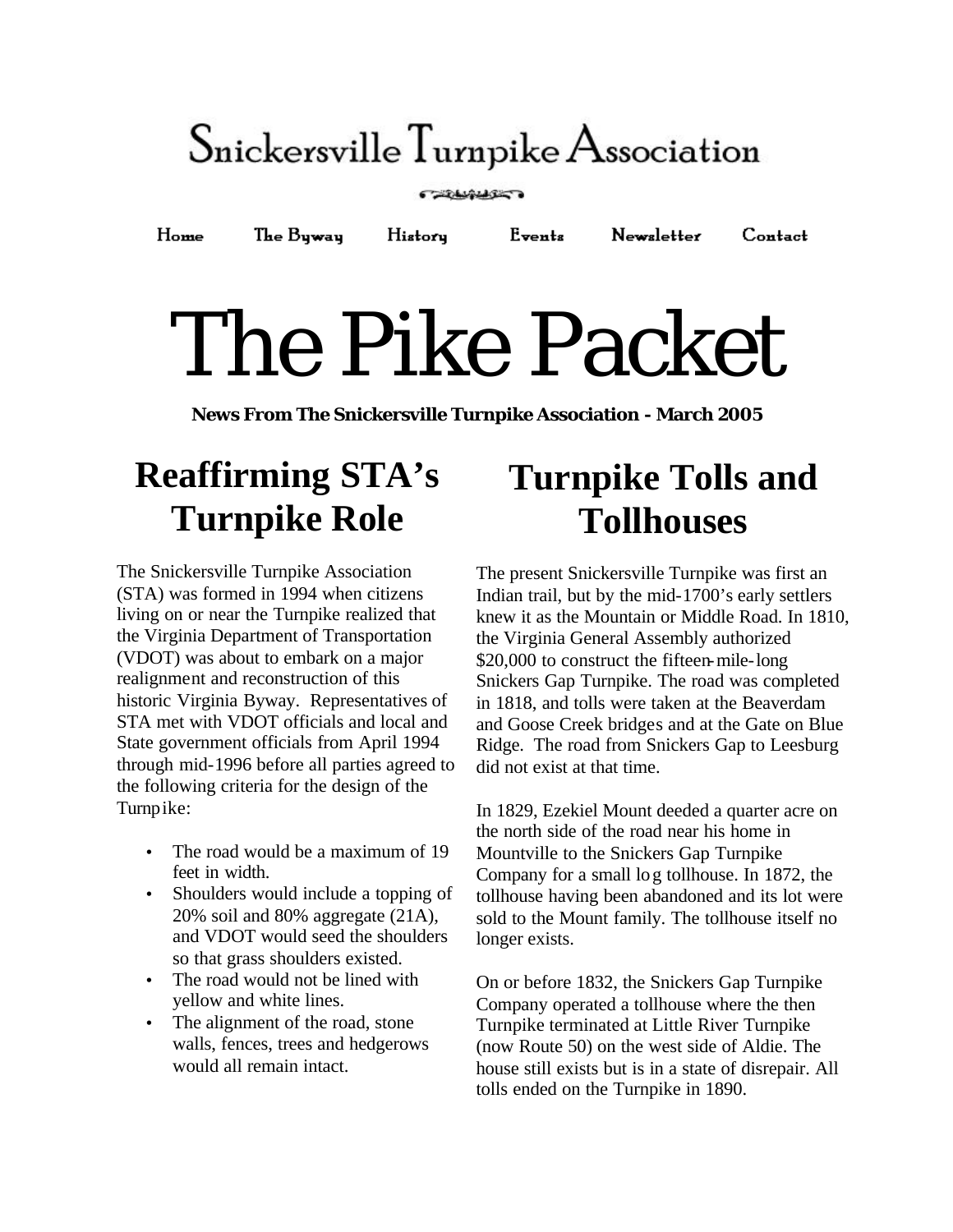STA was pleased with the results of the initial VDOT restoration from Route 50 to Carters Farm Road with the exception of the shoulder design, which never produced the grass shoulders agreed upon. When Secondary Road Funds were drastically cut, the County, VDOT and STA agreed in early 2001 that Maintenance Funds would be used to make critical repairs to shoulders and drainage ditches. Re-paving would be programmed as needed.

Time and changes in personnel at VDOT and the County have eroded the understandings agreed to. The written agreements regarding the Turnpike are, in essence, being ignored. STA in November 2004, sent letters to Supervisor Jim Burton and Delegate Joe May reviewing the Turnpikes history with STA and defining the current problems. Our meetings with them in December were supportive, and agreement was reached to meet with Dennis Morrison, the new VDOT Northern Virginia District Administrator, on 10 March to rectify the many open issues

tolls ended on the Turnpike in 1890.

Another possible tollhouse may have existed near Philomont. Locals always called the road Snickersville Pike. However, it was in 1990 that Loudoun County adopted the official name Snickersville Turnpike.

**CARANTELLE** 

page 2

### **Second Annual Civil War Trail Ride**

On Labor Day weekend, September  $4<sup>th</sup>$  and  $5<sup>th</sup>$ , 2004, the Snickersville Turnpike Association held its second benefit Civil War Trail Ride. Funds from the ride were donated to the historic preservation of Welbourne estate in Middleburg, Virginia. Riders began arriving on Friday evening and camped at Stanley and Anna Dees historic Crednal where campsites were laid out. By late evening, campfires were going and horses were munching on hay nets as riders from southern Virginia, Maryland, Pennsylvania and Washington DC set up camp.

Saturday morning dawned clear with the sound of hunters horn coming across the fields. Local riders began arriving with their horse trailers and soon all of the riders assembled at Nat and Sherry Morisons Welbourne across from Crednal. Greeting them were Nat Morison, Bud Hall, a noted Civil War historian, a group of Civil War civilian reenactors who graced the white columned porch of Welbourne and the trail guides, members of the Black Horse and the Valley Lighthorse Civil War reenactor groups.

After a brief lecture by Bud Hall on the history of the area, the riders divided into groups and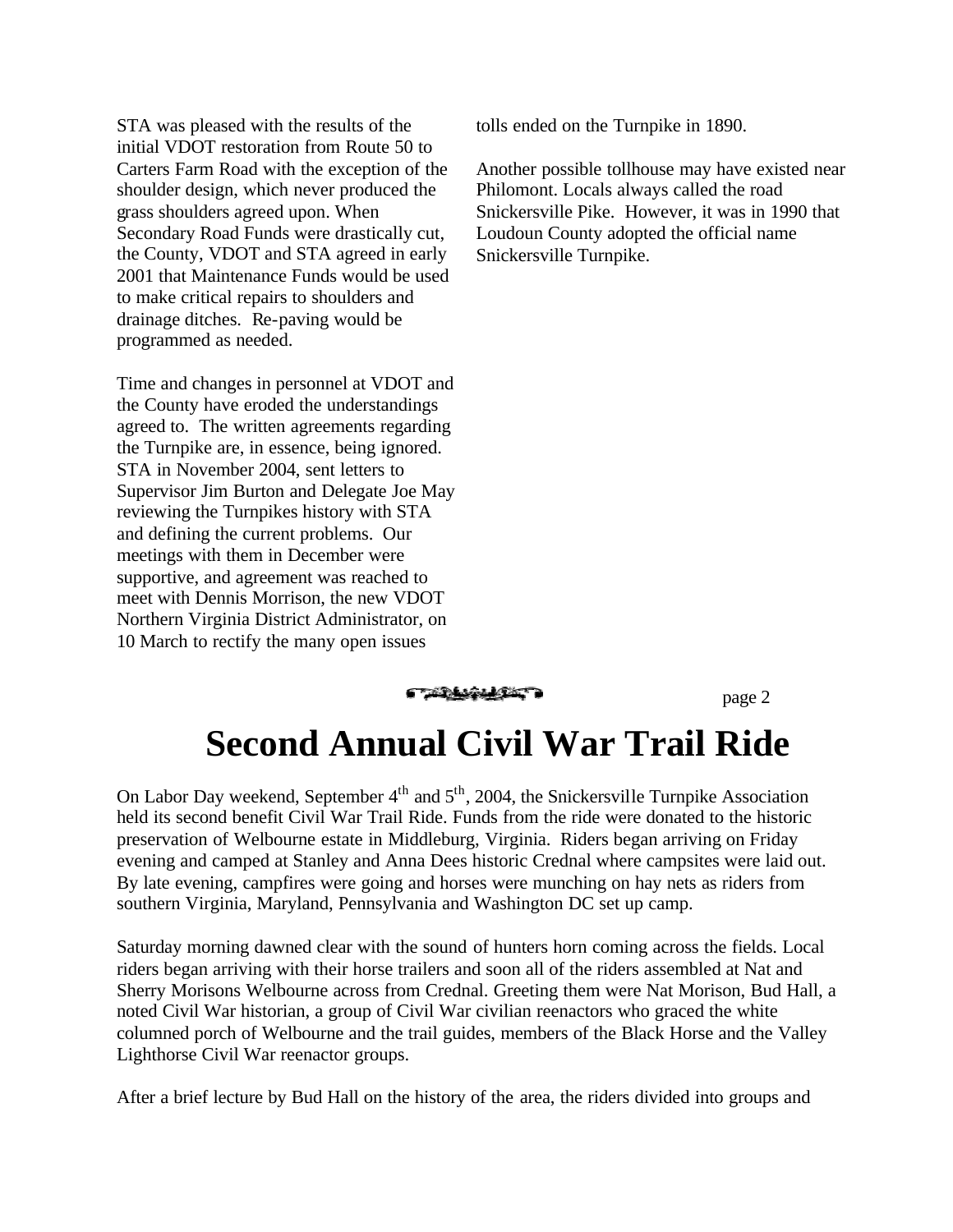struck off cross country on their ride back into time. The land they traveled is the very ground, largely unchanged since the Civil War that was once the scene of deadly struggle. Due to cooperative weather, this years trail ride was totally cross country from Welbourne in Middleburg to Ayshire Farm in Upperville. It is a rare privilege to see this country by horseback. This wonderful opportunity was due to the extraordinary generosity of the landowners.

At staggered times, the riders rode to Goose Creek Bridge where they were met by Bud Hall and heard a brief lecture. They then rode along Panther Skin Creek with towering cliff banks and across smaller streams that led them into lush pastures, along cornfields and down into wooded areas. This was followed by a second lecture and a brief rest and water stop. The groups then headed onto Sunken Road and Ayshire Farm for lunch. The owner of Ayshire, Sandy Lerner, had water tanks and water hoses set up for the horses and lawn chairs for the riders to relax as they ate under the towering trees on the lawn by the Ayshire Manor house. The setting was a page from a book of history.

After a relaxing lunch and a lecture from Bud Hall, the riders returned to Welbourne in time to rest up for dinner served that evening from the veranda of Welbourne. As daylight ended, The Atlantic Guard Soldiers Aid Society, a group of civilian Civil War reenactors, by flickering candlelight, gave vignettes of moments of a civilians life during the Civil War. The hardships and heartbreaks of the times were brought home to silent spectators. As darkness thickened the line between then and now became blurred as one could imagine for a moment that they had indeed stepped into the past.

Many riders departed Saturday evening, but on Sunday morning 14 hardy souls arrived to drill with the troopers. After drilling for almost 2 hours in the fields of Welbourne and not having enough, they rode on another brief trail ride along the creek. At noon, tired, but very happy, they came back to Welbourne and another successful Civil War Trail Ride reluctantly came to an end.

**GERAGEASES** 

page 3

#### **Road Maintenance**

In our March 2004 newsletter we told you that VDOT planned to resurface the Turnpike with plant mix from Paxson Road to Route 7 and from Sam Fred Road eastward prior to the end of June 2004. Now VDOT says they will resurface from Paxson Road to Foggy Bottom and from Sam Fred Road to Lime Kiln Road before the end of